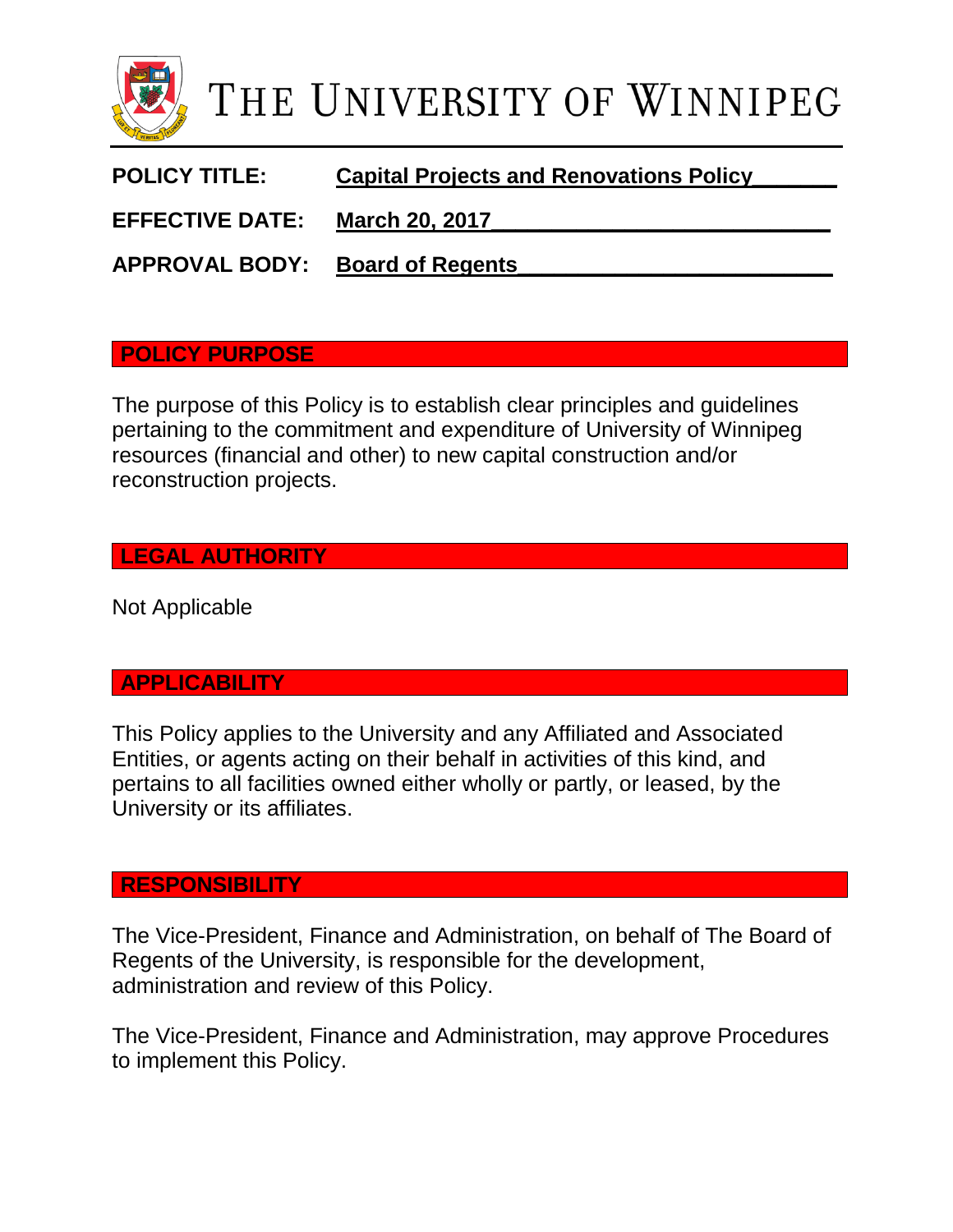

# **KEY DEFINITIONS**

The following definitions apply to terms as they are used in this Policy:

 **the University –** refers to the University as well as the Affiliated and Associated Entities included in its financial statements.

# **POLICY ELEMENTS**

The University of Winnipeg will only undertake capital construction / reconstruction projects which further the mission of the University.

Any capital construction/reconstruction projects will comply with relevant University Policies.

Before any capital / reconstruction project over \$250,000 is undertaken, a formal business and a social and environmental sustainability impact report will be developed as outlined:

- 1) a formal business case; including a credible projection of capital costs and funding as well as on-going operating revenues and expenses, and disclosure of planning assumptions; and
- 2) a social and environmental sustainability impact report; considering the University's Sustainability Policy including:
	- (i) a projection of the project's impact on the university's energy use profile and greenhouse gas emission profile;
	- (ii) the identification of any potential opportunities for leveraging the project to achieve sustainability improvements in adjacent buildings or grounds; and
	- (iii) the identification of key social sustainability impacts of the project.

All assumptions made in producing this report will be disclosed. Internal stakeholders (users and maintainers) will be appropriately consulted throughout the project (including the design and construction phases). The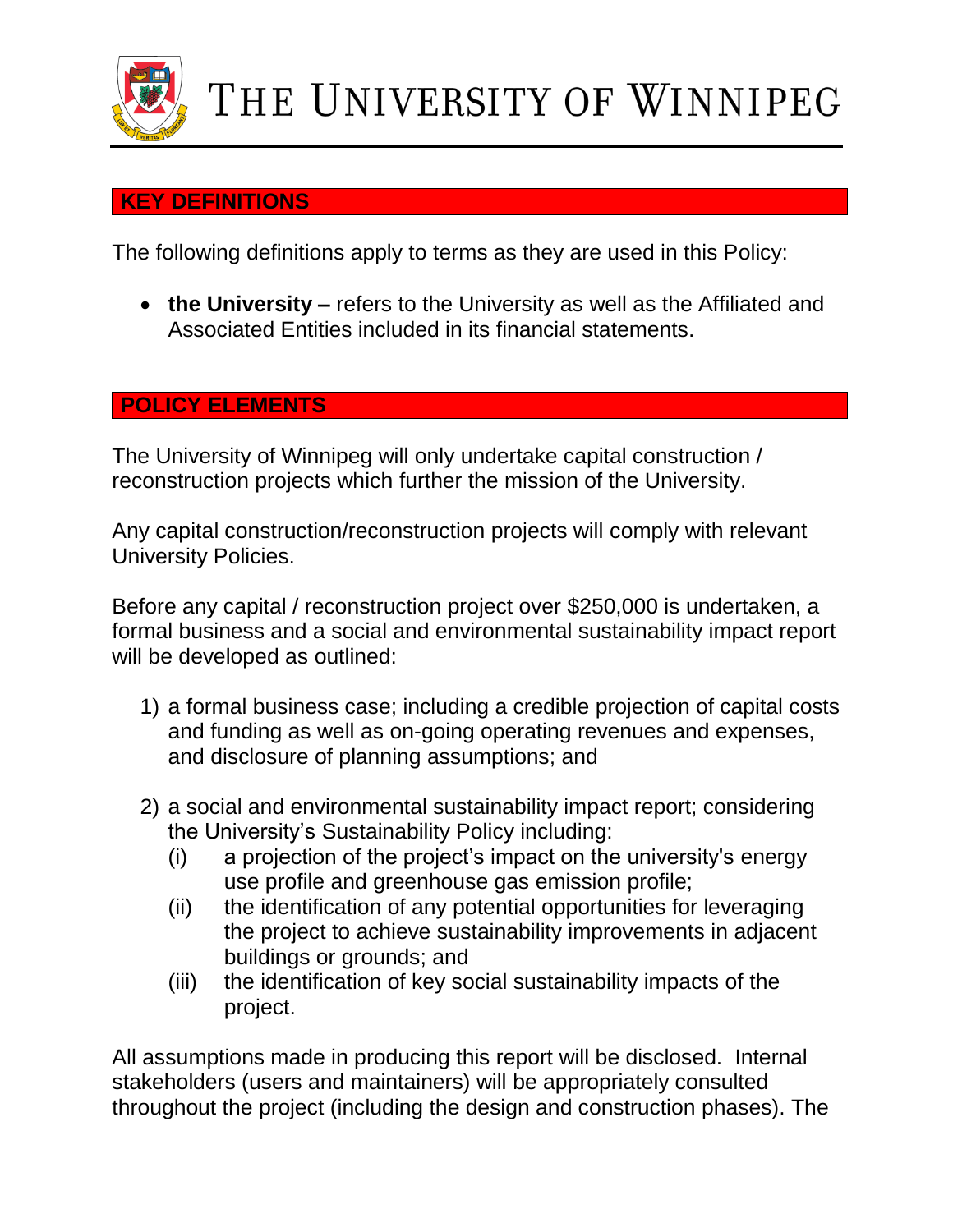

# THE UNIVERSITY OF WINNIPEG

design and construction of any project shall ensure that the project meets user needs and balances up-front capital costs with ongoing maintenance costs and environmental impacts.

Capital construction and/or reconstruction projects will be managed so as to ensure they are delivered on time, within budget, and to agreed upon specifications.

# **Procedures**

# **Limitations and Reporting**

The University will seek approval of the Board for capital projects exceeding the value of \$250,000.

The University will seek approval from the Board for significant changes to a project, or deviation from an approved budget in any amount greater than the lesser of \$100,000 or 2% of the project budget.

The Board of Regents will be provided regular progress reports on significant projects, including financial and physical developments. At a minimum the Board shall receive semi-annual financial updates on all Capital Projects over \$250,000.

# **ASSOCIATED PROCEDURES**

• Not Applicable

#### **RELATED POLICIES**

- Purchasing Policy & Procedures
- Sustainability Policy